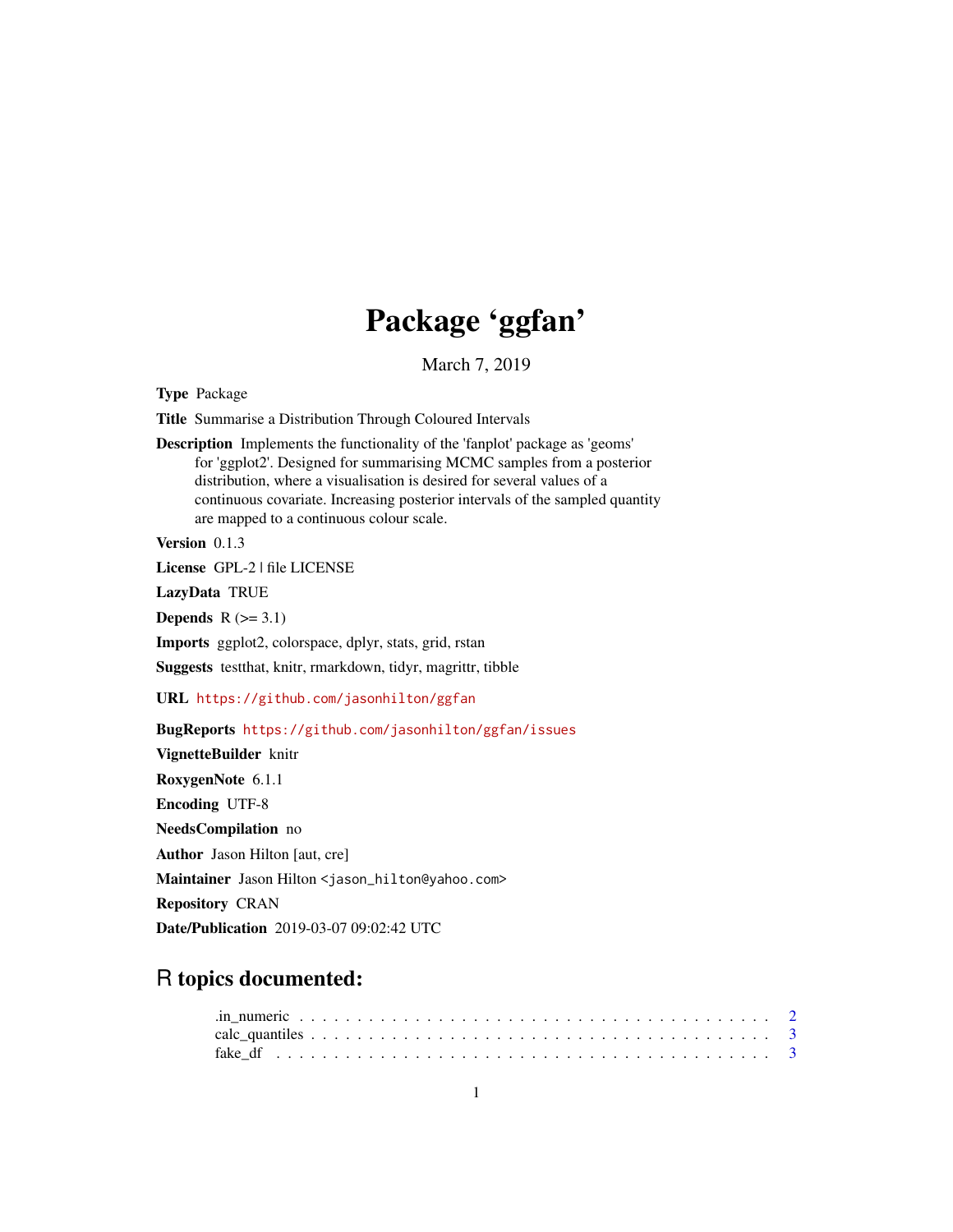## <span id="page-1-0"></span>2 . In\_numeric

| Index | 13 |
|-------|----|

#### .in\_numeric *Find elements of one numeric vector in another.*

## Description

Find which elements of 'a' are equal to at least one element in 'b', to within some tolerance tol.

#### Usage

 $.in_numberic(a, b, tol = 1e-06)$ 

## Arguments

| a   | The vector for which comparison are to be made                |
|-----|---------------------------------------------------------------|
| h   | The vector to match against.                                  |
| tol | The tolerance within which values are assumed to be the same. |

## Value

A vector of logical values the same length as 'a' describing whether this vector element is close to at least one element in 'b'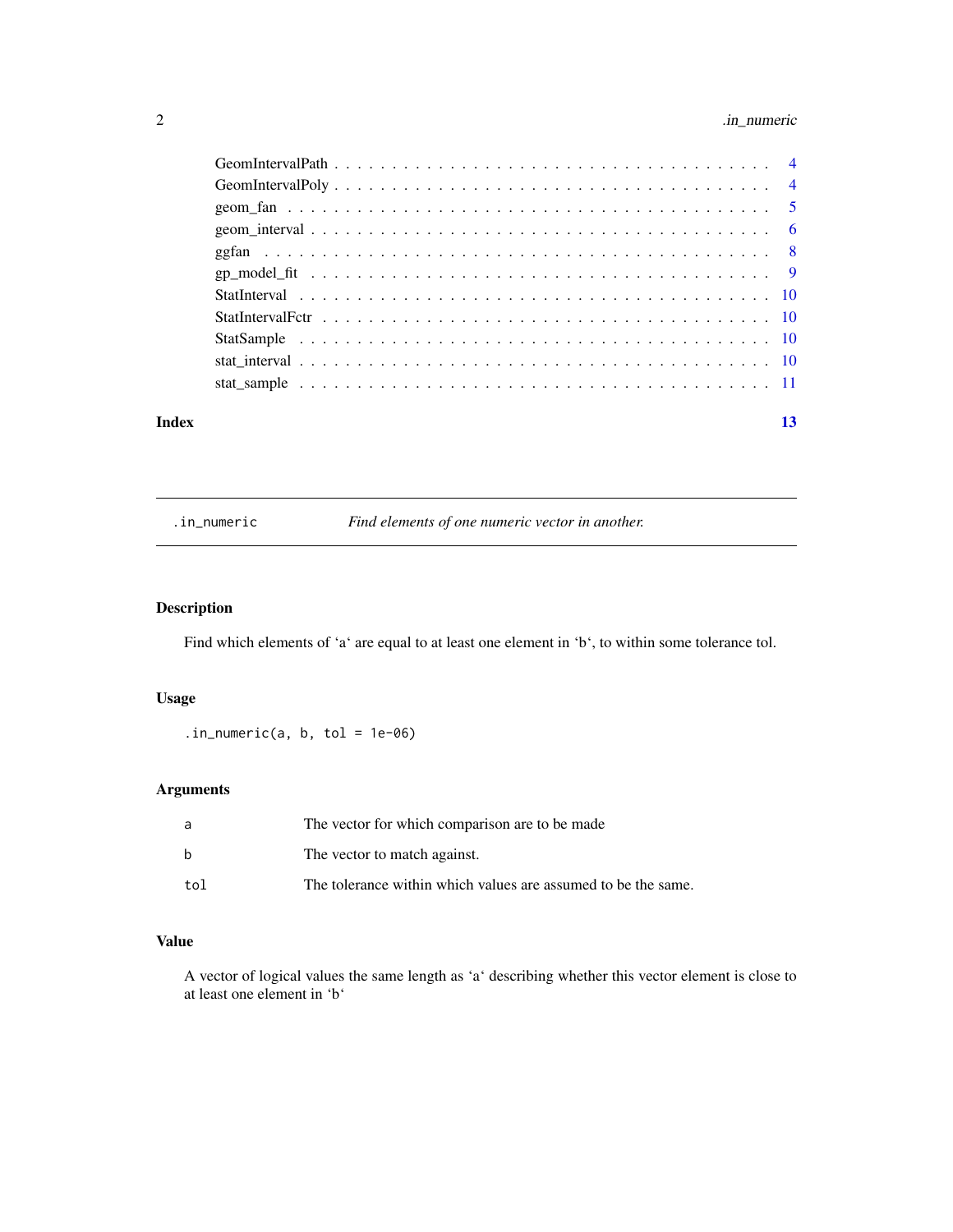<span id="page-2-1"></span><span id="page-2-0"></span>

Calculate quantiles of a tidy dataframe

#### Usage

```
calc_quantiles(data, intervals, x_var = "x", y_var = "y", rename = T)
```
#### Arguments

| data      | A data frame with containing x and y columns, with several y values for every x |
|-----------|---------------------------------------------------------------------------------|
| intervals | A list of intervals for which corresponding quantiles are desired.              |
| x_var     | A character string giving the name of the x variable                            |
| y_var     | A character string giving the name of the y variable                            |
| rename    | Logical. Indicates whether to retain existing variable name or use x and y.     |

#### Value

A data frame containing x, y, and quantile columns (possibly renamed)

#### Examples

```
head(fake_df)
fake_q <- calc_quantiles(fake_df, intervals=c(0,0.5,0.8))
head(fake_q)
```

| fake df |
|---------|
|---------|

Fake dataset intended to resemble a set of MCMC samples of a vari*able over one covariate (perhaps time),*

#### Description

The code needed to recreate the dataset is included in the examples

#### Usage

fake\_df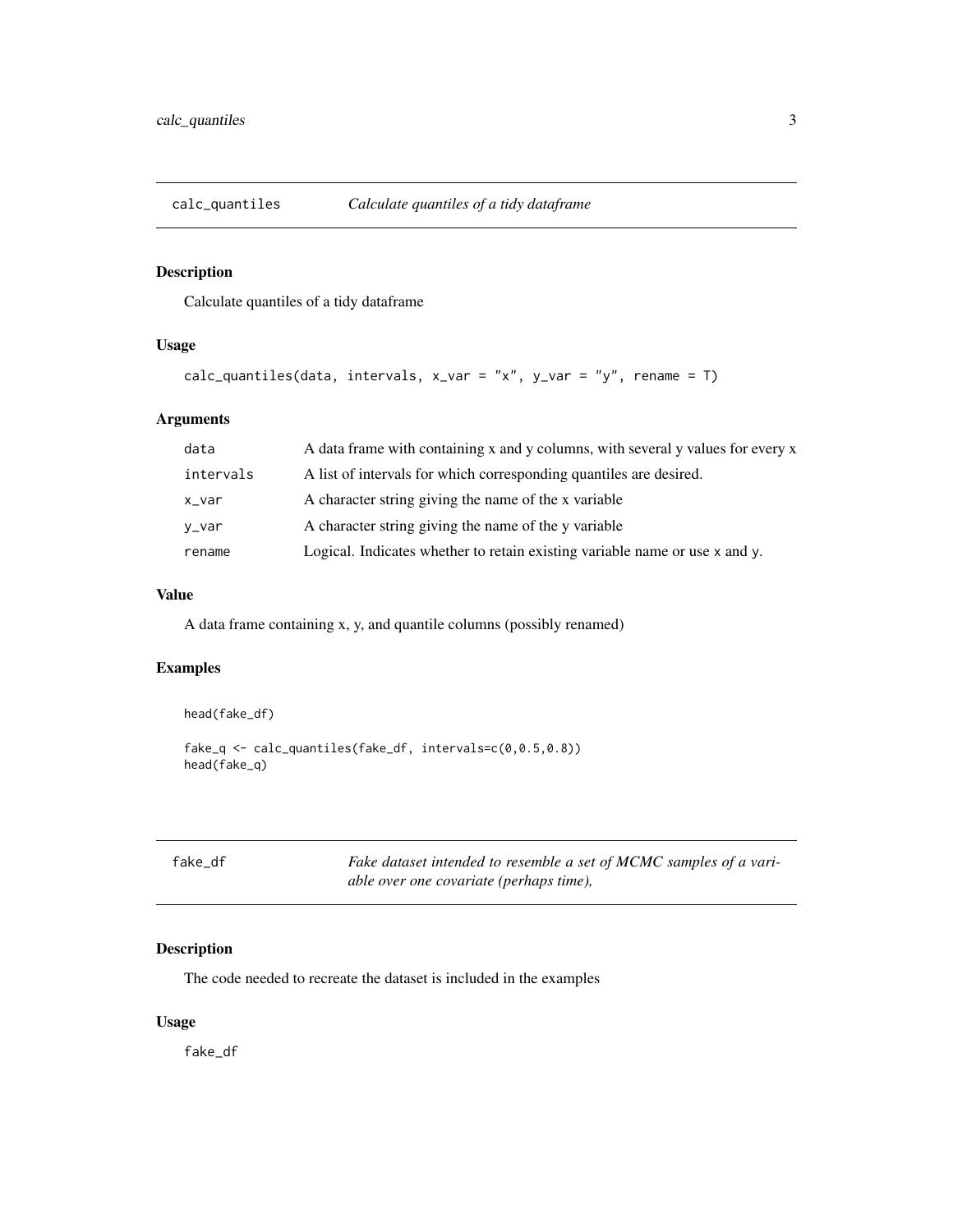<span id="page-3-0"></span>4 GeomIntervalPoly

#### Format

A data frame with 50000 rows and 3 columns

- x Values of the covariate
- y Values of the modelled quantity

Sim Index referring to a MCMC posterior sample

#### Examples

```
# generate mean and variance for sequence of samples over time
library(magrittr)
library(tidyr)
set.seed(234)
N_time <- 50
N_sims <- 1000
time <- 1:N_time
mu <- time**2 * 0.03 + time * 0.3
sds <- exp(time**2 * -0.001 + time * 0.1)# simulate 1000 samples from each time point
fake_data <- sapply(time, function(i) rnorm(N_sims, mu[i], sds[i]))
# gather into a long-form, tidy dataset
fake_df <- data.frame(x=time, t(fake_data)) %>%
tidyr::gather(key=Sim, value=y, -x)
# devtools::use_data(fake_df)
```
GeomIntervalPath *See* [ggplot2-ggproto](#page-0-0)

#### Description

See [ggplot2-ggproto](#page-0-0)

GeomIntervalPoly *See* [ggplot2-ggproto](#page-0-0)

#### Description

See [ggplot2-ggproto](#page-0-0)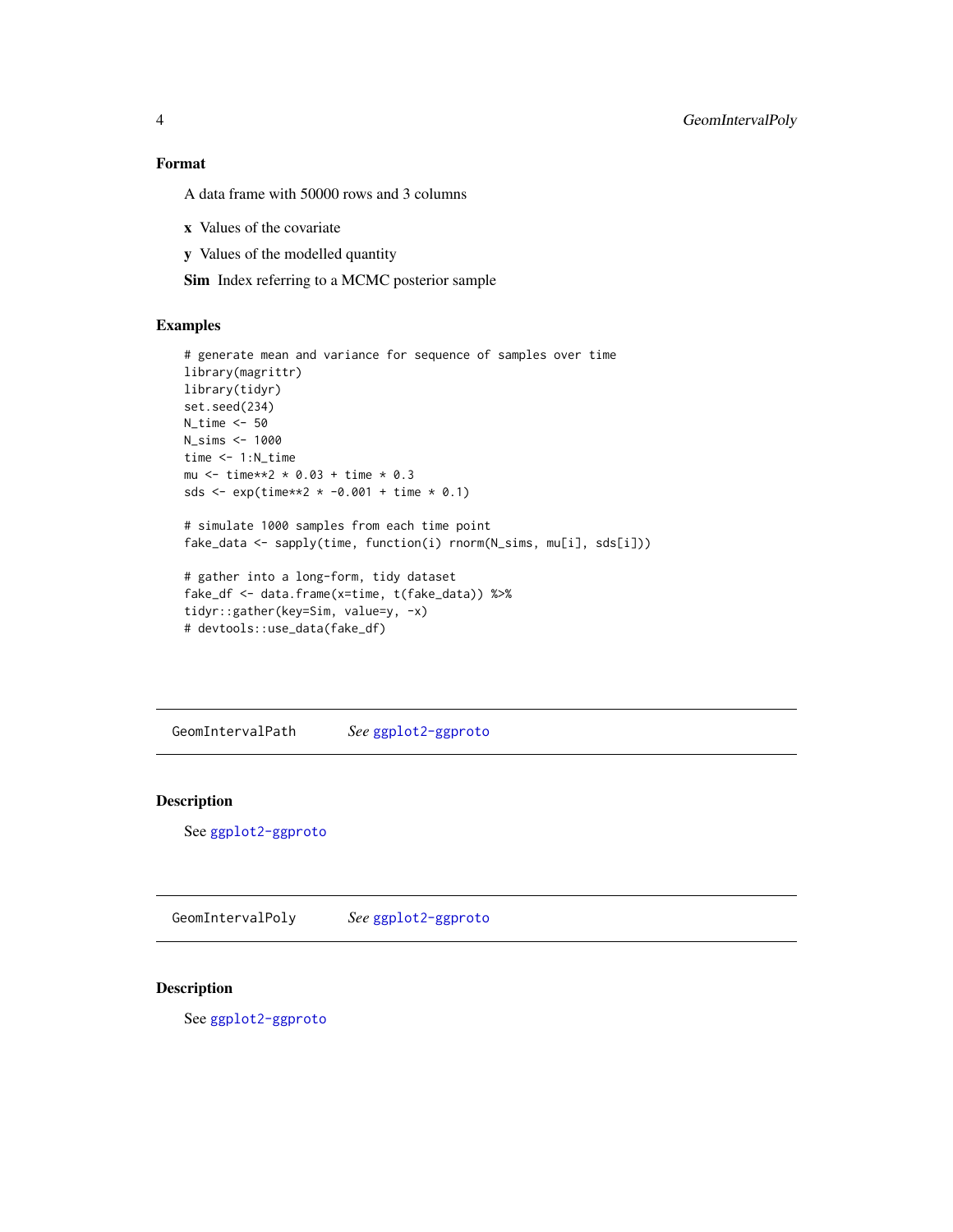<span id="page-4-1"></span><span id="page-4-0"></span>

Fan Plots allow the distribution of a variable to be visualised by representing sets of central probability intervals through colour. For every value of x, geom\_fan computes quantiles of y and uses these to plot intervals containing increasing proportions of the total density of y. Intervals are mapped to a continuous colour scale, so that changes in colour represent intervals covering an increasing proportion of total density. Quantiles can also be precomputed and mapped to the aesthetic quantile. This function is designed with the need to summarise MCMC posterior distributions in mind, and implements the functionality of the fanplot package in ggplot2. Note that there should be enough observations of y at each x to allow estimation of the specified quantiles.

#### Usage

```
geom_fan(mapping = NULL, data = NULL, stat = "interval",
 position = "identity", show.legend = NA, inherit.aes = TRUE,
  intervals = (2:98)/100, ...)
```
#### Arguments

| mapping      | Set of aesthetic mappings created by aes() or aes_(). If specified and inherit.aes = TRUE<br>(the default), it is combined with the default mapping at the top level of the plot.<br>You must supply mapping if there is no plot mapping.              |
|--------------|--------------------------------------------------------------------------------------------------------------------------------------------------------------------------------------------------------------------------------------------------------|
| data         | The data to be displayed in this layer. There are three options:                                                                                                                                                                                       |
|              | If NULL, the default, the data is inherited from the plot data as specified in the<br>call to ggplot().                                                                                                                                                |
|              | A data. frame, or other object, will override the plot data. All objects will be<br>fortified to produce a data frame. See fortify() for which variables will be<br>created.                                                                           |
|              | A function will be called with a single argument, the plot data. The return<br>value must be a data. frame, and will be used as the layer data.                                                                                                        |
| stat         | Use to override the default use of stat_interval                                                                                                                                                                                                       |
| position     | Position adjustment, either as a string, or the result of a call to a position adjust-<br>ment function.                                                                                                                                               |
| show. legend | logical. Should this layer be included in the legends? NA, the default, includes if<br>any aesthetics are mapped. FALSE never includes, and TRUE always includes. It<br>can also be a named logical vector to finely select the aesthetics to display. |
| inherit.aes  | If FALSE, overrides the default aesthetics, rather than combining with them.<br>This is most useful for helper functions that define both data and aesthetics and<br>shouldn't inherit behaviour from the default plot specification, e.g. borders().  |
| intervals    | specify the collection of intervals to be represented in the fan.                                                                                                                                                                                      |
| $\cdots$     | other arguments passed on to layer. These are often aesthetics, used to set an<br>aesthetic to a fixed value, like color = "red" or size = 3. They may also be<br>parameters to the paired geom/stat.                                                  |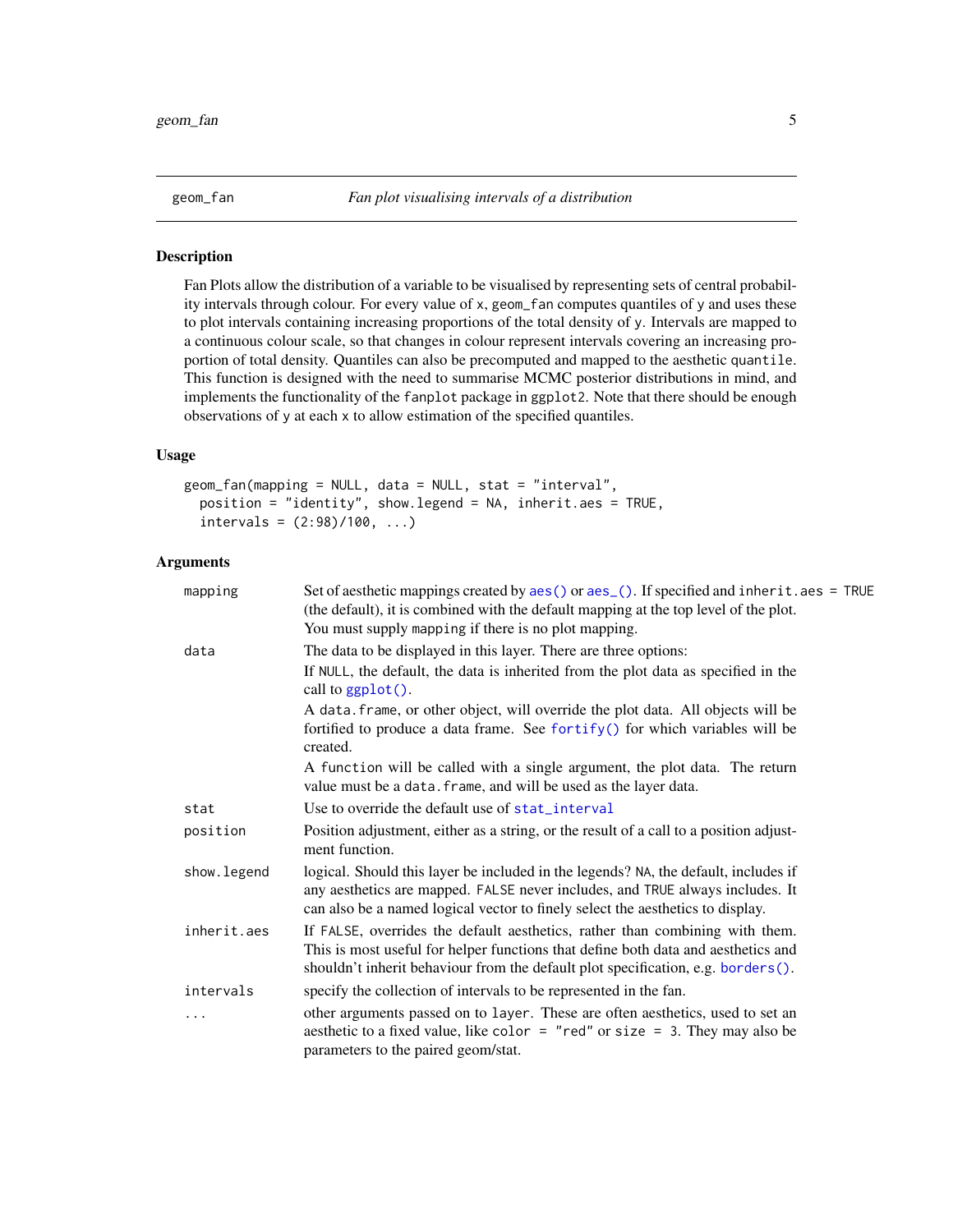#### **Aesthetics**

geom\_fan understands the following aesthetics (required aesthetics are in bold):

- x
- y
- alpha
- group
- quantile

#### See Also

stat\_summary Summarises y at each value of x

stat\_quantile Uses quantile regression to predict quantiles

geom\_interval Plot intervals boundaries as lines

#### Examples

```
# Basic use. The data frame must have multiple y values for each
# x
library(ggplot2)
ggplot(fake_df, aes(x=x,y=y)) +geom_fan()
# use precomputed quantiles - reducing storage requirements.
intervals = 1:19/20
fake_q <- calc_quantiles(fake_df, intervals=intervals)
# intervals in geom_fan must be the same as used to compute quantiles.
ggplot(fake_q, aes(x=x,y=y, quantile=quantile)) +geom_fan(intervals=intervals)
# change the colour scale
```

```
ggplot(fake_df, aes(x=x,y=y)) + geom_fan() + scale_fill_gradient(low="red", high="pink")
```
<span id="page-5-1"></span>

| geom interval |  |
|---------------|--|
|               |  |

```
Line plot visualising intervals of a distribution
```
#### Description

For every value of x, computes quantiles of y and uses these to plot intervals containing increasing proportions of the total density of y. Boundaries of intervals are mapped to linetype. Quantiles can also be precomputed and mapped to the aesthetic quantile. This function is designed with the need to summarise MCMC posterior distributions in mind.

<span id="page-5-0"></span>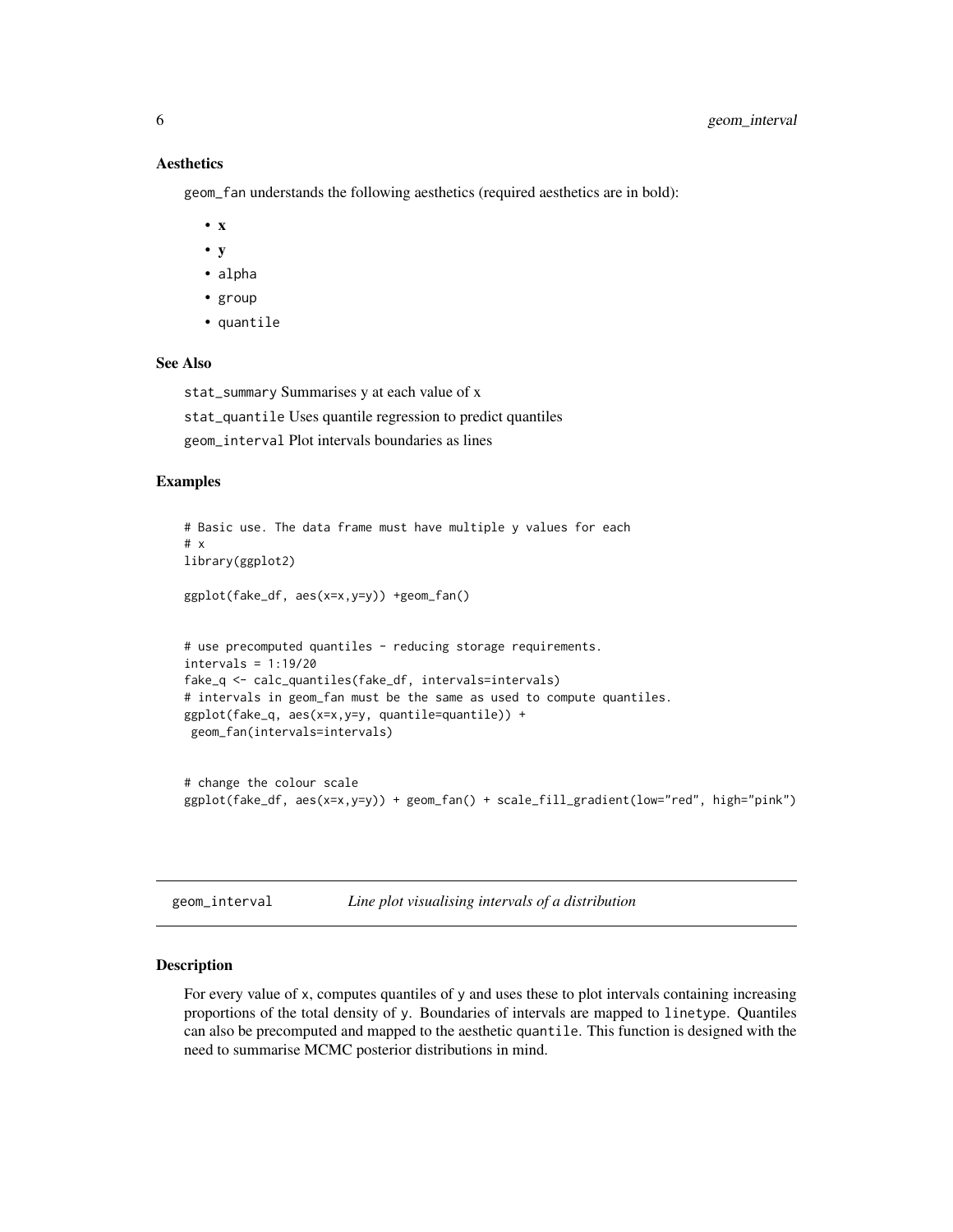#### <span id="page-6-0"></span>Usage

```
geom_interval(mapping = NULL, data = NULL, stat = "interval_fctr",
 position = "identity", intervals = c(0, 50, 90)/100,
 lineend = "butt", linejoin = "round", linemitre = 1,
 arrow = NULL, na.rm = FALSE, show.legend = NA,
  inherit.aes = TRUE, ...
```
## Arguments

| mapping     | Set of aesthetic mappings created by $aes()$ or $aes_()$ . If specified and inherit. $aes = TRUE$<br>(the default), it is combined with the default mapping at the top level of the plot.<br>You must supply mapping if there is no plot mapping.      |
|-------------|--------------------------------------------------------------------------------------------------------------------------------------------------------------------------------------------------------------------------------------------------------|
| data        | The data to be displayed in this layer. There are three options:                                                                                                                                                                                       |
|             | If NULL, the default, the data is inherited from the plot data as specified in the<br>call to $ggplot()$ .                                                                                                                                             |
|             | A data. frame, or other object, will override the plot data. All objects will be<br>fortified to produce a data frame. See fortify() for which variables will be<br>created.                                                                           |
|             | A function will be called with a single argument, the plot data. The return<br>value must be a data. frame, and will be used as the layer data.                                                                                                        |
| stat        | Use to override the default use of stat_interval                                                                                                                                                                                                       |
| position    | Position adjustment, either as a string, or the result of a call to a position adjust-<br>ment function.                                                                                                                                               |
| intervals   | specify the collection of intervals to be represented in the fan.                                                                                                                                                                                      |
| lineend     | Line end style (round, butt, square).                                                                                                                                                                                                                  |
| linejoin    | Line join style (round, mitre, bevel).                                                                                                                                                                                                                 |
| linemitre   | Line mitre limit (number greater than 1).                                                                                                                                                                                                              |
| arrow       | Arrow specification, as created by grid::arrow().                                                                                                                                                                                                      |
| na.rm       | If FALSE, the default, missing values are removed with a warning. If TRUE,<br>missing values are silently removed.                                                                                                                                     |
| show.legend | logical. Should this layer be included in the legends? NA, the default, includes if<br>any aesthetics are mapped. FALSE never includes, and TRUE always includes. It<br>can also be a named logical vector to finely select the aesthetics to display. |
| inherit.aes | If FALSE, overrides the default aesthetics, rather than combining with them.<br>This is most useful for helper functions that define both data and aesthetics and<br>shouldn't inherit behaviour from the default plot specification, e.g. borders().  |
| $\cdots$    | Other arguments passed on to layer (). These are often aesthetics, used to set<br>an aesthetic to a fixed value, like colour = "red" or size = 3. They may also<br>be parameters to the paired geom/stat.                                              |

#### Aesthetics

geom\_interval understands the following aesthetics (required aesthetics are in bold):

• x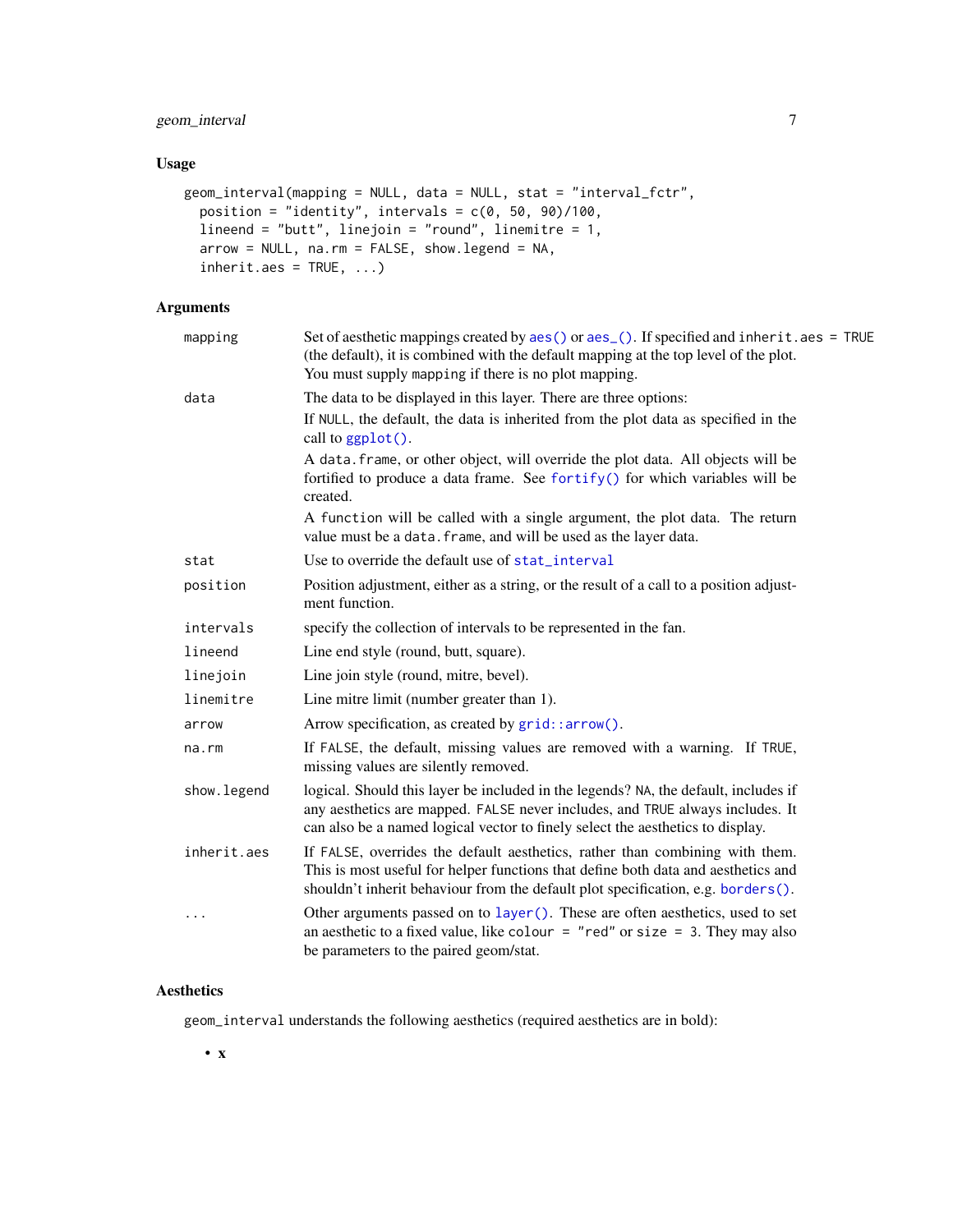<span id="page-7-0"></span>

- y
- quantile
- group
- colour
- size

#### See Also

stat\_summary Summarises y at each value of x stat\_quantile Uses quantile regression to predict quantiles geom\_fan Plot intervals on a continuous colour scale

#### Examples

```
library(ggplot2)
# Basic use. The data frame must have multiple y values for each
# x
ggplot(fake_df, aes(x=x,y=y)) +geom_interval()
# use precomputed quantiles - reducing storage requirements.
intervals = c(0, 50, 90)/100fake_q <- calc_quantiles(fake_df, intervals=intervals)
# intervals in geom_fan must be the same as used to compute quantiles.
ggplot(fake_q, aes(x=x,y=y, quantile=quantile)) +
geom_interval(intervals=intervals)
```
ggfan *Fanplots for ggplot2*

#### Description

Implements the functionality of the fanplot package as ggplot geoms. Designed for summarising MCMC samples from a posterior distribution, where a visualisation is desired for several values of a continuous covariate. Increasing posterior intervals derived from the quantiles of the sampled quantity are mapped to a continuous colour scale.

#### Functions

The package contains three plotting functions.

[geom\\_fan](#page-4-1) produces fan plots

[geom\\_interval](#page-5-1) produces line plots, where pairs of lines represent intervals

[stat\\_sample](#page-10-1) randomly plots a specified number of samples from the data

An additional function [calc\\_quantiles](#page-2-1) computes relevant quantiles for a specified set of intervals.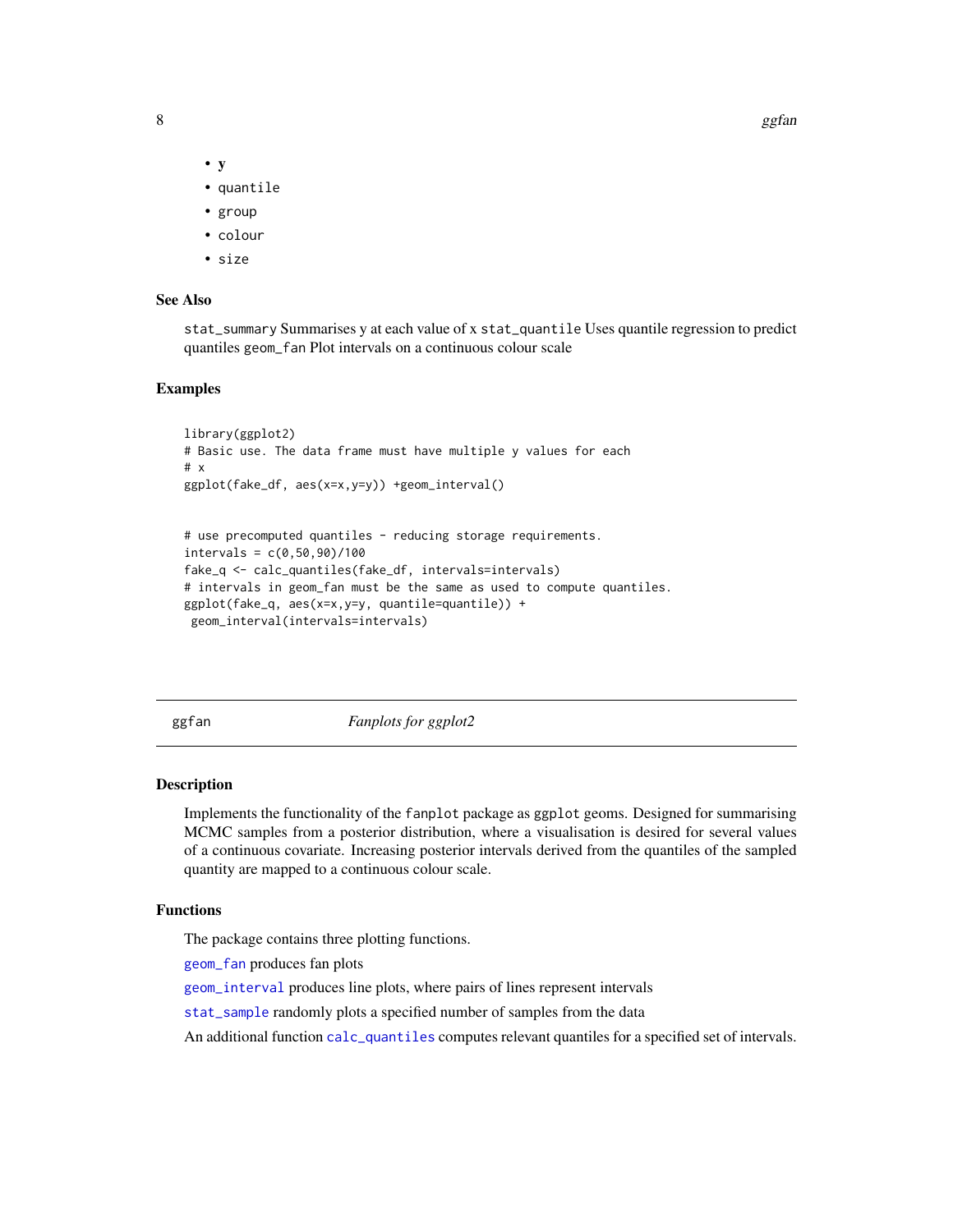<span id="page-8-0"></span>

| gp_model_fit | A stan_fit <i>object used in the</i> ggfan_stan <i>vignette, containing poste-</i> |
|--------------|------------------------------------------------------------------------------------|
|              | rior samples from a latent gaussian process model. This is provided as             |
|              | data to avoid having to conduct computationally expensive sampling                 |
|              | when producing the vignettes.                                                      |

The code needed to recreate the object is included in the examples, as well as in the vignette code chunks.

#### Usage

gp\_model\_fit

#### Format

A 'stan\_fit' object containing samples of the following parameters.

eta\_sq Gaussian process variance parameter

rho\_sq Gaussian process roughness parameter

z Latent poisson rate

y\_gen Posterior predictive sample of counts 'y'

See the help page for [stanfit-class](#page-0-0) for more details.

#### Examples

```
## Not run:
# generate mean and variance for sequence of samples over time
library(rstan)
library(dplyr)
library(magrittr)
library(tidyr)
library(tibble)
library(ggfan)
seed <- 34526
set.seed(seed)
# data
x \leq -\text{seq}(-5, 5, 0.1)N \leftarrow length(x)y <- cbind(rpois(N, exp(sin(x)+2)),rpois(N, exp(sin(x)+2)))
stan_data <- list(N=N, x=x, y=y)
```
compiled\_model <- stan\_model(file=file.path(path.package("ggfan"),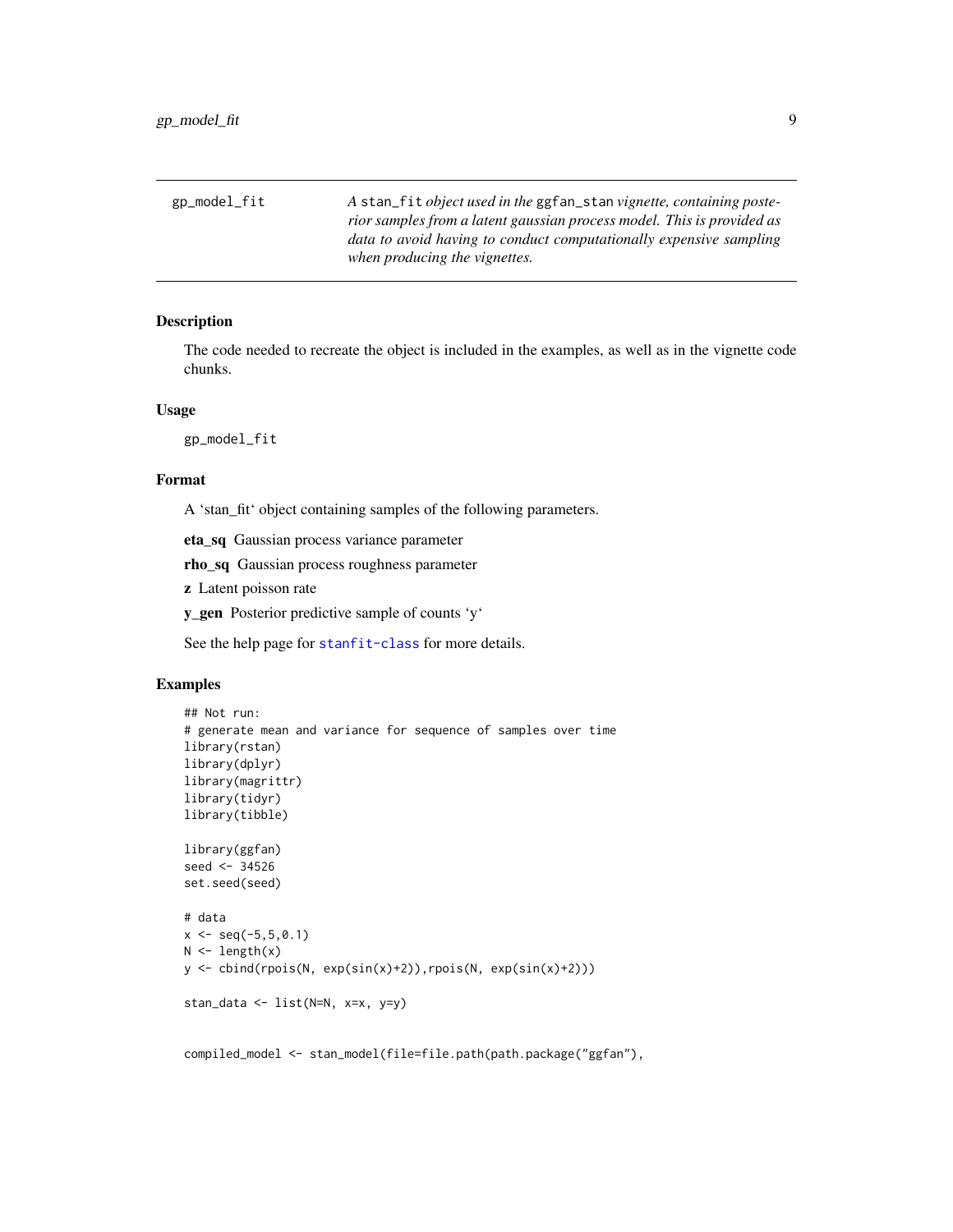```
"stan","latent_gp_pois.stan"))
   gp_model_fit <- sampling(compiled_model, data=stan_data, iter=3000,thin=6)
   #devtools::use_data(gp_model_fit, internal=FALSE)
   ## End(Not run)
  StatInterval See ggplot2-ggproto
Description
   See ggplot2-ggproto
  StatIntervalFctr See ggplot2-ggproto
Description
   See ggplot2-ggproto
  StatSample See ggplot2-ggproto
Description
   See ggplot2-ggproto
  stat_interval Line plot visualising intervals of a distribution
```
<span id="page-9-1"></span>Very similar to [geom\\_interval](#page-5-1), except uses [geom\\_line](#page-0-0) to handle the plotting. This makes handling plotting of intervals for several groups difficult to achieve, so [geom\\_interval](#page-5-1) is preferred.

#### Usage

```
stat_interval(mapping = NULL, data = NULL, stat = "interval_fctr",
 position = "identity", na.rm = FALSE, show.legend = NA,
  inherit.aes = TRUE, intervals = c(0, 50, 90)/100, ...)
```
<span id="page-9-0"></span>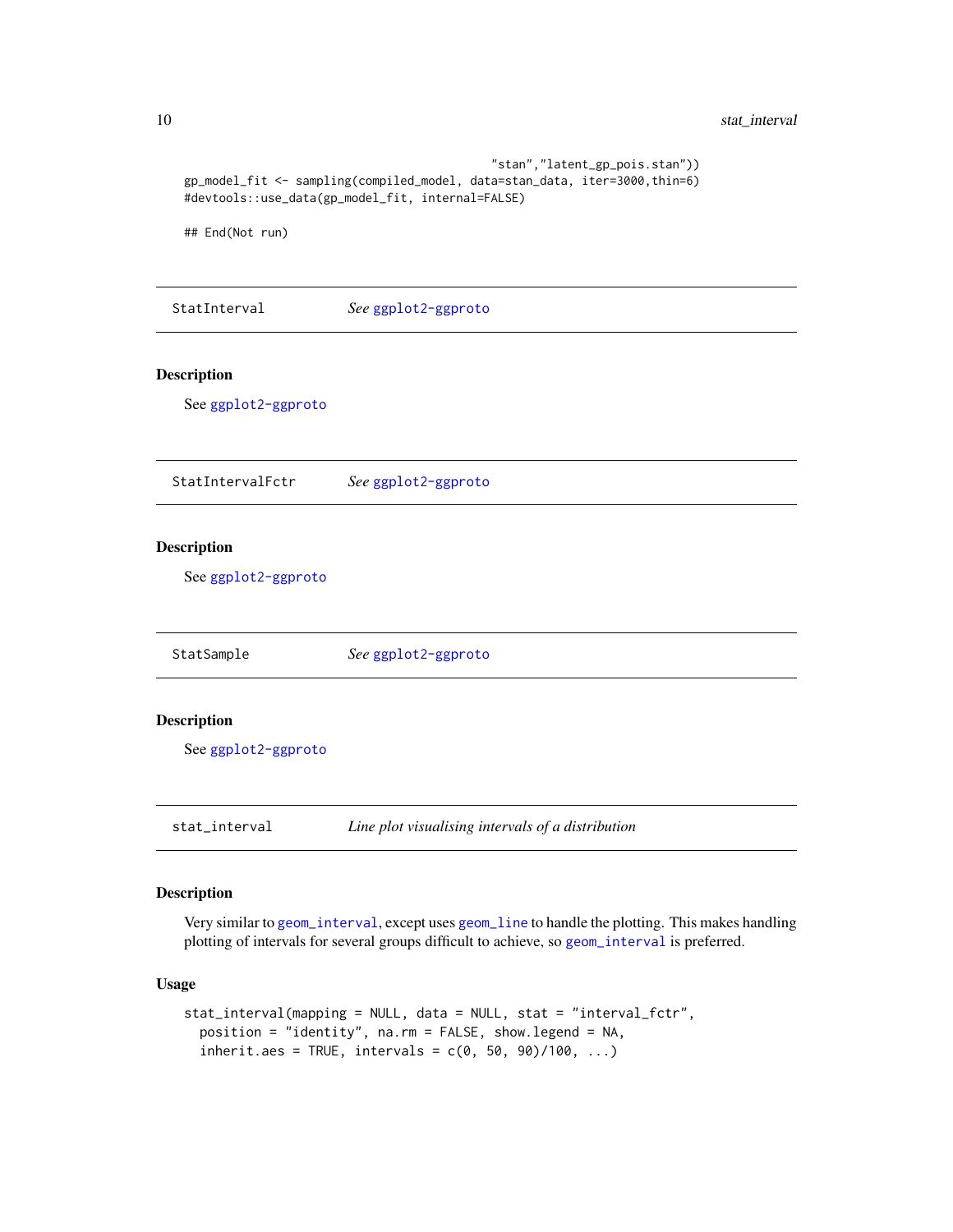#### <span id="page-10-0"></span>stat\_sample 11

#### Arguments

| mapping      | Set of aesthetic mappings created by $aes()$ or $aes()$ . If specified and inherit. $aes = TRUE$<br>(the default), it is combined with the default mapping at the top level of the plot.<br>You must supply mapping if there is no plot mapping.       |
|--------------|--------------------------------------------------------------------------------------------------------------------------------------------------------------------------------------------------------------------------------------------------------|
| data         | The data to be displayed in this layer. There are three options:                                                                                                                                                                                       |
|              | If NULL, the default, the data is inherited from the plot data as specified in the<br>call to ggplot().                                                                                                                                                |
|              | A data. frame, or other object, will override the plot data. All objects will be<br>fortified to produce a data frame. See fortify() for which variables will be<br>created.                                                                           |
|              | A function will be called with a single argument, the plot data. The return<br>value must be a data. frame, and will be used as the layer data.                                                                                                        |
| stat         | Use to override the default use of stat_interval                                                                                                                                                                                                       |
| position     | Position adjustment, either as a string, or the result of a call to a position adjust-<br>ment function.                                                                                                                                               |
| na.rm        | If FALSE, the default, missing values are removed with a warning. If TRUE,<br>missing values are silently removed.                                                                                                                                     |
| show. legend | logical. Should this layer be included in the legends? NA, the default, includes if<br>any aesthetics are mapped. FALSE never includes, and TRUE always includes. It<br>can also be a named logical vector to finely select the aesthetics to display. |
| inherit.aes  | If FALSE, overrides the default aesthetics, rather than combining with them.<br>This is most useful for helper functions that define both data and aesthetics and<br>shouldn't inherit behaviour from the default plot specification, e.g. borders().  |
| intervals    | specify the collection of intervals to be represented in the fan.                                                                                                                                                                                      |
|              | Other arguments passed on to layer (). These are often aesthetics, used to set<br>an aesthetic to a fixed value, like colour = "red" or size = 3. They may also<br>be parameters to the paired geom/stat.                                              |
|              |                                                                                                                                                                                                                                                        |

```
stat_sample Plots a randomly chosen sample of the specified groups using
                     geom_line
```
#### Description

Plots a randomly chosen sample of the specified groups using [geom\\_line](#page-0-0)

#### Usage

```
stat_sample(mapping = NULL, data = NULL, stat = "sample",
 position = "identity", na.rm = FALSE, show.legend = F,
  inherit.aes = TRUE, n_samples = 5, size = 0.2, alpha = 1, ...)
```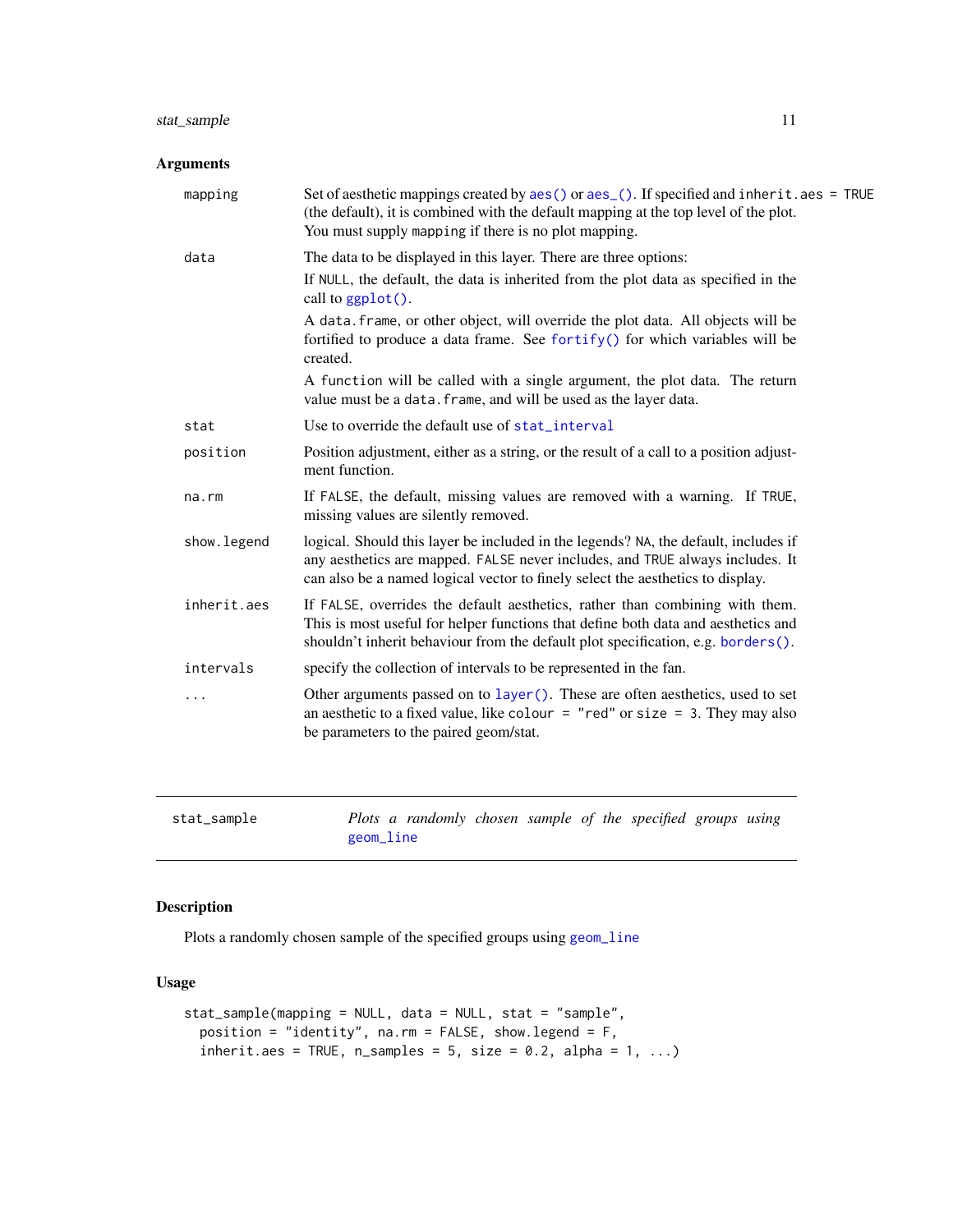## <span id="page-11-0"></span>Arguments

| mapping      | Set of aesthetic mappings created by aes() or aes_(). If specified and inherit.aes = TRUE<br>(the default), it is combined with the default mapping at the top level of the plot.<br>You must supply mapping if there is no plot mapping.              |
|--------------|--------------------------------------------------------------------------------------------------------------------------------------------------------------------------------------------------------------------------------------------------------|
| data         | The data to be displayed in this layer. There are three options:                                                                                                                                                                                       |
|              | If NULL, the default, the data is inherited from the plot data as specified in the<br>call to ggplot().                                                                                                                                                |
|              | A data. frame, or other object, will override the plot data. All objects will be<br>fortified to produce a data frame. See fortify() for which variables will be<br>created.                                                                           |
|              | A function will be called with a single argument, the plot data. The return<br>value must be a data. frame, and will be used as the layer data.                                                                                                        |
| stat         | The statistical transformation to use on the data for this layer, as a string.                                                                                                                                                                         |
| position     | Position adjustment, either as a string, or the result of a call to a position adjust-<br>ment function.                                                                                                                                               |
| $na$ . $rm$  | If FALSE, the default, missing values are removed with a warning. If TRUE,<br>missing values are silently removed.                                                                                                                                     |
| show. legend | logical. Should this layer be included in the legends? NA, the default, includes if<br>any aesthetics are mapped. FALSE never includes, and TRUE always includes. It<br>can also be a named logical vector to finely select the aesthetics to display. |
| inherit.aes  | If FALSE, overrides the default aesthetics, rather than combining with them.<br>This is most useful for helper functions that define both data and aesthetics and<br>shouldn't inherit behaviour from the default plot specification, e.g. borders().  |
| n_samples    | number of samples to plot                                                                                                                                                                                                                              |
| size         | The width of the line in mm                                                                                                                                                                                                                            |
| alpha        | The transparency of lines to be drawn. Must lie between 0 and 1.                                                                                                                                                                                       |
| .            | Other arguments passed on to layer (). These are often aesthetics, used to set<br>an aesthetic to a fixed value, like colour = "red" or size = 3. They may also<br>be parameters to the paired geom/stat.                                              |